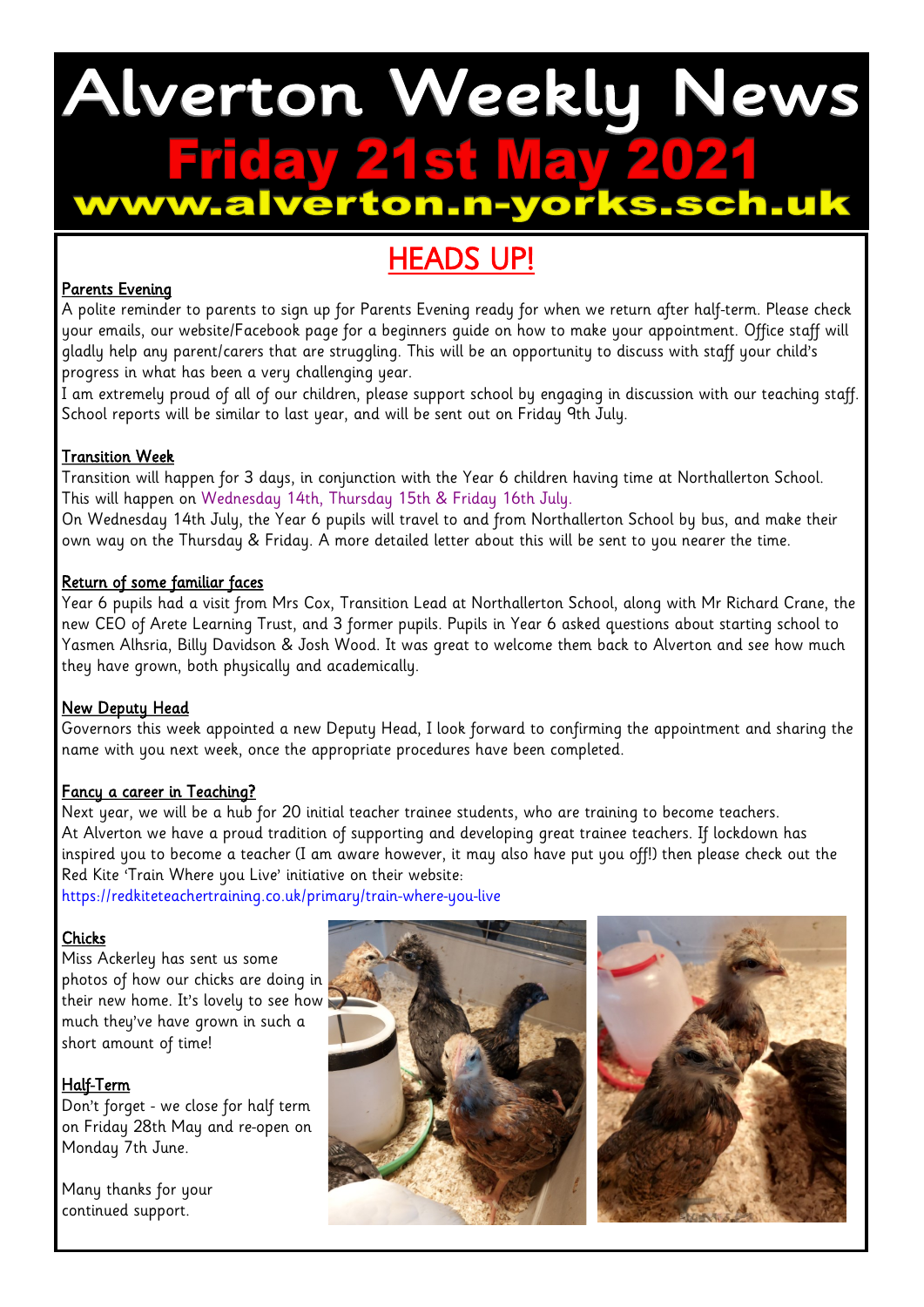Mr Linsley was feeling grumpy last week, and decided to take away Mrs Grant and Miss Merryweather's classes break times!

Children in Year 1 and 2 wrote Mr Linsley a persuasive letter to convince him to change his mind. Thankfully... it worked!

#### Rainbow Club

Please can we remind parents that it is very important to ensure you use the booking form that is sent out every Thursday, to secure your child's place at our breakfast/after school club.

We understand that sometimes things crop up and you need to book your child in last minute over the phone, please be assured that this is not a problem at all - we are here to help - but where possible, please give us as much notice as you can. Thank you.

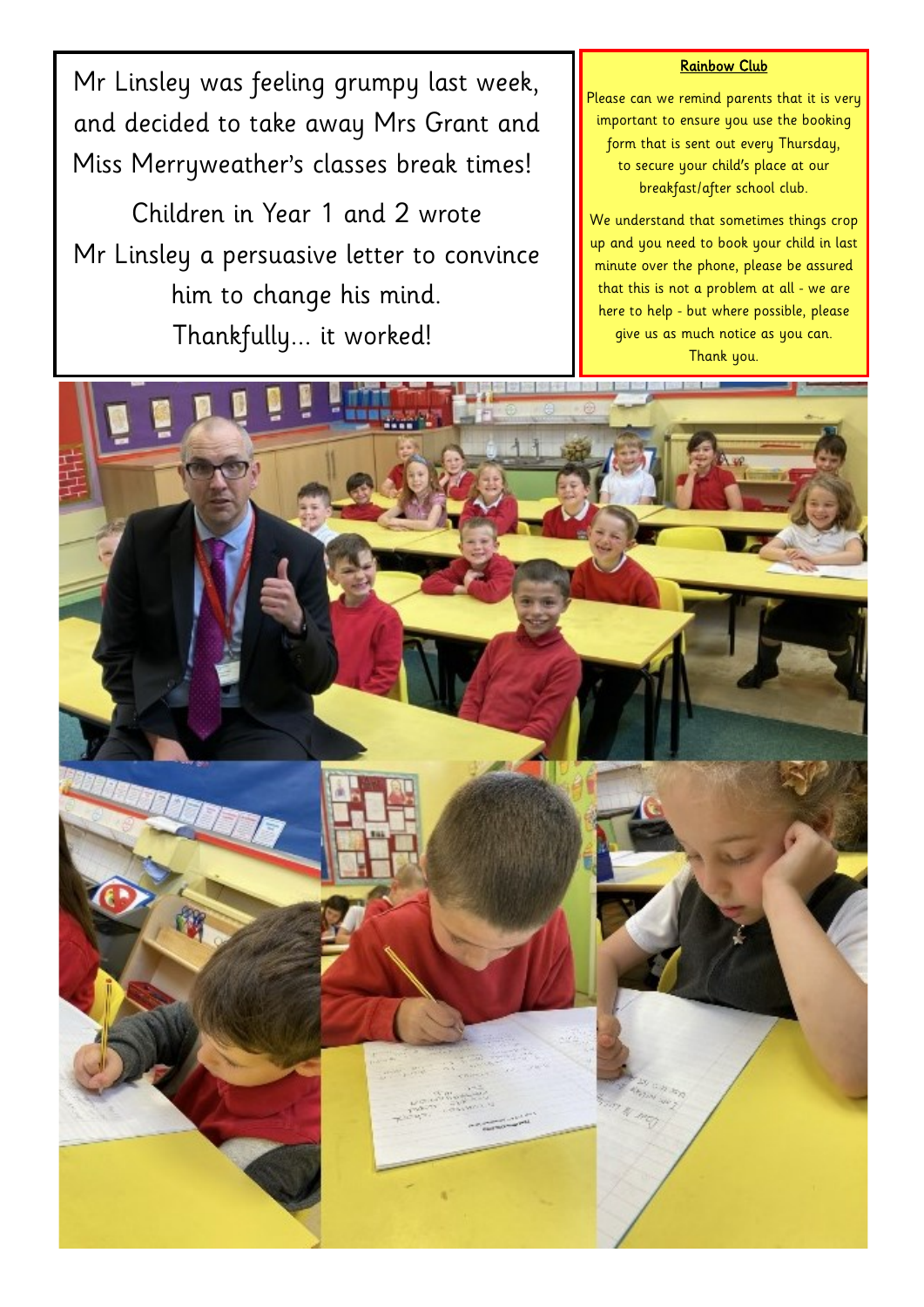| $\text{GInool}$ Heroes                                                                                                                                                                                                                                         |                                                                                                                                                                                                                                 |                                                                                                                                                      |                                                                                                                                             |                                                                                                                                            |
|----------------------------------------------------------------------------------------------------------------------------------------------------------------------------------------------------------------------------------------------------------------|---------------------------------------------------------------------------------------------------------------------------------------------------------------------------------------------------------------------------------|------------------------------------------------------------------------------------------------------------------------------------------------------|---------------------------------------------------------------------------------------------------------------------------------------------|--------------------------------------------------------------------------------------------------------------------------------------------|
| <b>FS1 (JST)</b>                                                                                                                                                                                                                                               | Year 1 (ST)                                                                                                                                                                                                                     | <b>Stars of The Week</b><br>Year 2 (FG)                                                                                                              | Year 4 (LE)                                                                                                                                 | Year 5 (CA)                                                                                                                                |
| John Turner<br><b>Isobel Thirling</b>                                                                                                                                                                                                                          | <b>Grace Condon</b><br><b>Joseph Collins</b>                                                                                                                                                                                    | <b>TJ Horrigan</b><br>Lara Boocock                                                                                                                   | Leo Hoban-<br>Morley<br><b>Oscar Mullan</b>                                                                                                 | <b>Tilly Nelson</b><br>Kiarnaah Murray<br><b>Charlie Walker</b>                                                                            |
| <b>FS2 (KK)</b><br><b>Cleo Grainger</b><br>Hanna<br>Chochowska                                                                                                                                                                                                 | Year 1/2 (KM)<br><b>Kyle Traves</b><br>Sophia Stockdale                                                                                                                                                                         | Year 3 (EC)<br><b>Ethan Farn</b><br><b>Elsie Kirk</b><br>Oskar Wilde                                                                                 | Year 4/5 (JB)<br>Hayden Whiting<br><b>Finan Wilbor</b>                                                                                      | <b>Charlie Hawkes</b><br><b>Chenelle Wilbor</b><br>Evie Griffiths<br><u>Year 6 (SE)</u><br><b>Caitlin Binns</b><br>Lexi Walker             |
|                                                                                                                                                                                                                                                                | Going for Gold Awards                                                                                                                                                                                                           |                                                                                                                                                      |                                                                                                                                             |                                                                                                                                            |
| <u>FS2 (KK)</u><br><b>Paul Heslop</b><br><b>Annie Ward</b><br><b>Bodhi Ellison</b><br>Kaleb Boocock<br><b>Dennis Safins</b><br><u> Year 1 (ST)</u><br>Cameron<br>Campbell<br>Sofia Marsh<br><u>Year 1/2 (KM)</u><br><b>Josh Wallis</b><br><b>Allyse Simcoe</b> | <u> Year 2 (FG)</u><br><b>Thomas</b><br>Heslop<br><b>Rose Hawkes</b><br><u> Year 3 (EC)</u><br><b>Elsie Kirk</b><br>Nicola Balejko<br>Maiya<br>Stevenson<br><b>Phoebe Herron</b><br>Isabelle<br>Griffiths<br>Mustafa<br>Almousa | <u> Year 4 (LE)</u><br>Omar<br>Aldakhlallah<br><b>Ruby Gilbert</b><br>Harvey-Lee<br>Kitchen<br>Layla March<br>Sarah Oliveira<br><b>Isabelle Shaw</b> | <u> Year 4/5 (JB)</u><br><b>Ashton Warris</b><br>Charlie<br><b>Brundle</b><br><b>Will Stockdale</b><br><b>Bailey Rodgers</b><br>Harry White | Year 6 (SE)<br>Maisy<br>Flanagan<br><b>Brody Reilly-</b><br>Scott<br><b>Ryan Kirk</b><br>Lily March<br><b>Lauren Dade</b><br>Corran Wilbor |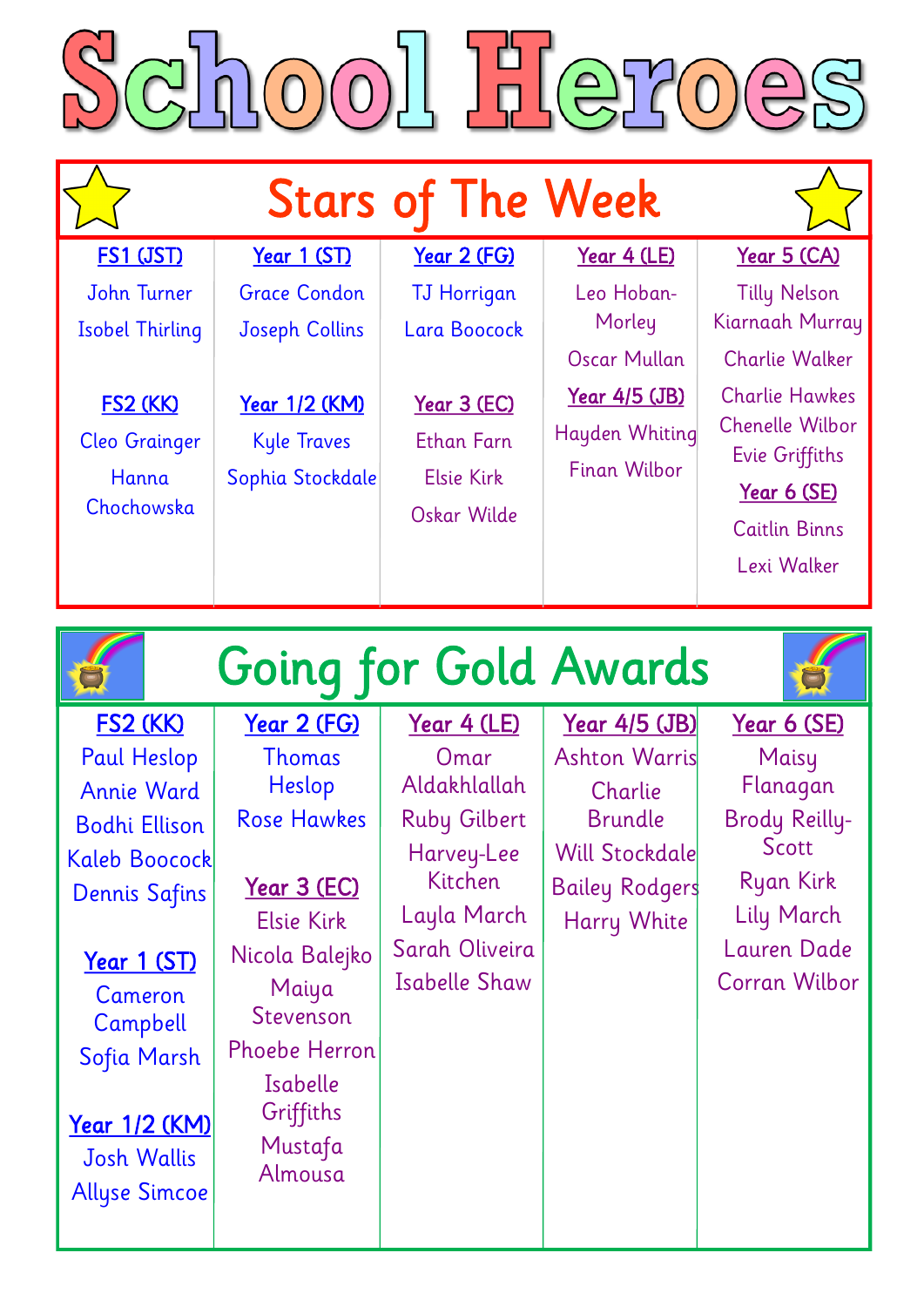

# **HALF TERM HOLIDAY**



## WORKSHOP

- ART AND DRAMA ACTIVITIES
- HAVE FUN AND FEEL RELAXED
- · SUITABLE FOR 5 YEAR OLDS **THROUGH TO ADULTS!**

# Thursday 3rd June 2021 At Kiplin Hall 10am - 12pm or  $1pm - 3pm$

### **BOOKING IS ESSENTIAL**

TO BOOK: VISIT OUR WEBSITE: WWW.PUREWELLBEINGARTS.WEEBLY.COM